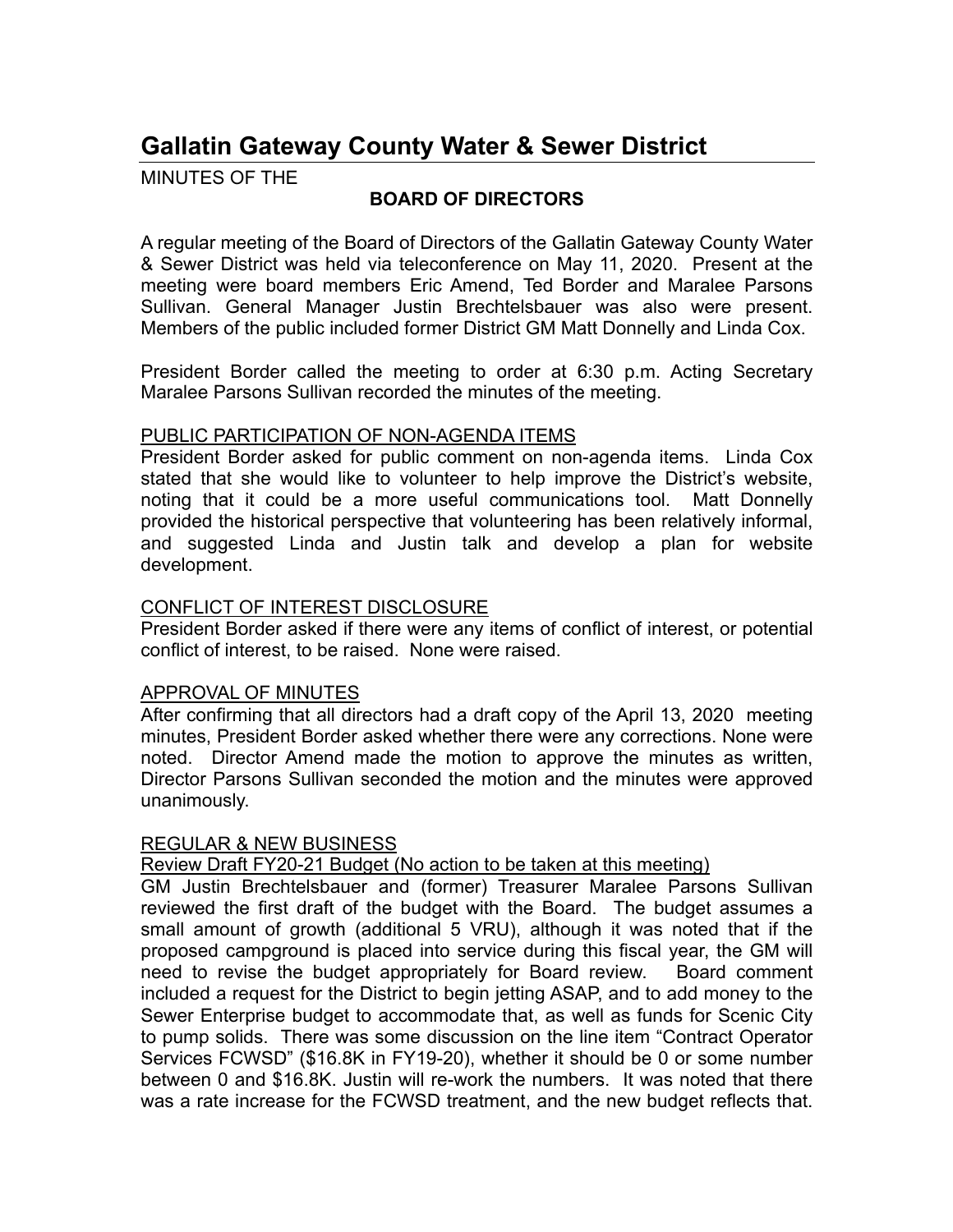It was suggested that a new laptop and printer be purchased for the new GM this fiscal year since expenses are significantly under budget.

#### Review and Acceptance of the District's FY2019 Audit Report

Director Parsons Sullivan reviewed the results of the District's FY2019 audit with the Board. She noted this is the  $3<sup>rd</sup>$  (and final) audit covering the District's sewer project, and the audit was once again fully paid for by grant funds from Rural Development. She advised that there were no material weaknesses and no significant deficiencies identified in either the Financial Statements portion, or the Single Audit portion. There was one procedural finding, specifically, the District did not update its procurement policy to comply with prescribed Uniform Guidance. In management's response, the District concurred with the finding and agreed to implement an updated procurement policy within 6 months (from 3/31/2020). Director Parsons Sullivan suggested this would be a good initial policy for Justin to write, and could likely use the FCWSD procurement policy as a template. The Board agreed with that suggestion, and also thanked Director Parsons Sullivan for the work she performed over the past several years in her capacity of District Treasurer, resulting in 3 years of successful audit results.

#### REPORT OF OFFICERS, STANDING COMMITTEES, AND SPECIAL **COMMITTEES**

#### General Manager Report, Treasurer Report, Approval of Expenditures

GM Justin Brechtelsbauer provided the report. Flows for April were down significantly due to the stay-at-home order, with an average daily flow of \$9,300 gal. There were no issues related to maintenance reported.

There was some discussion around what the primary goals of the District should be going forward, while managing growth of the District. Board comment included the need to keep rates low while maintaining a highly functioning system with appropriate maintenance. To accommodate future growth, the District may need an additional 20K gal over its current 27K gal/day. The Board directed Justin to ask the FCWSD General Manager for an additional 20K gal, while recognizing that the District may only be able to get an additional 10K gal.

Justin reviewed a proposal from AnswerNet for an answering service for after hours, noting this is the service used by FCWSD. It was noted that the proposal looks reasonable, and the Board asked that the proposal be revised for 24/7 coverage. The District currently monitors its phone's voicemail, as it does not have adequate staff to support answering the phone during business hours. It would improve service to the District's customers to have phone coverage during the business week as well.

Former Treasurer Maralee Parsons Sullivan reviewed the current monthly financial package (P&L and Balance sheet) for FY starting July 1, 2019. She also noted the District's temporary policy of waiving late fees due to the shutdown went into effect on April 30, 2020, noting that so far customers have been paying their monthly invoices on-time.